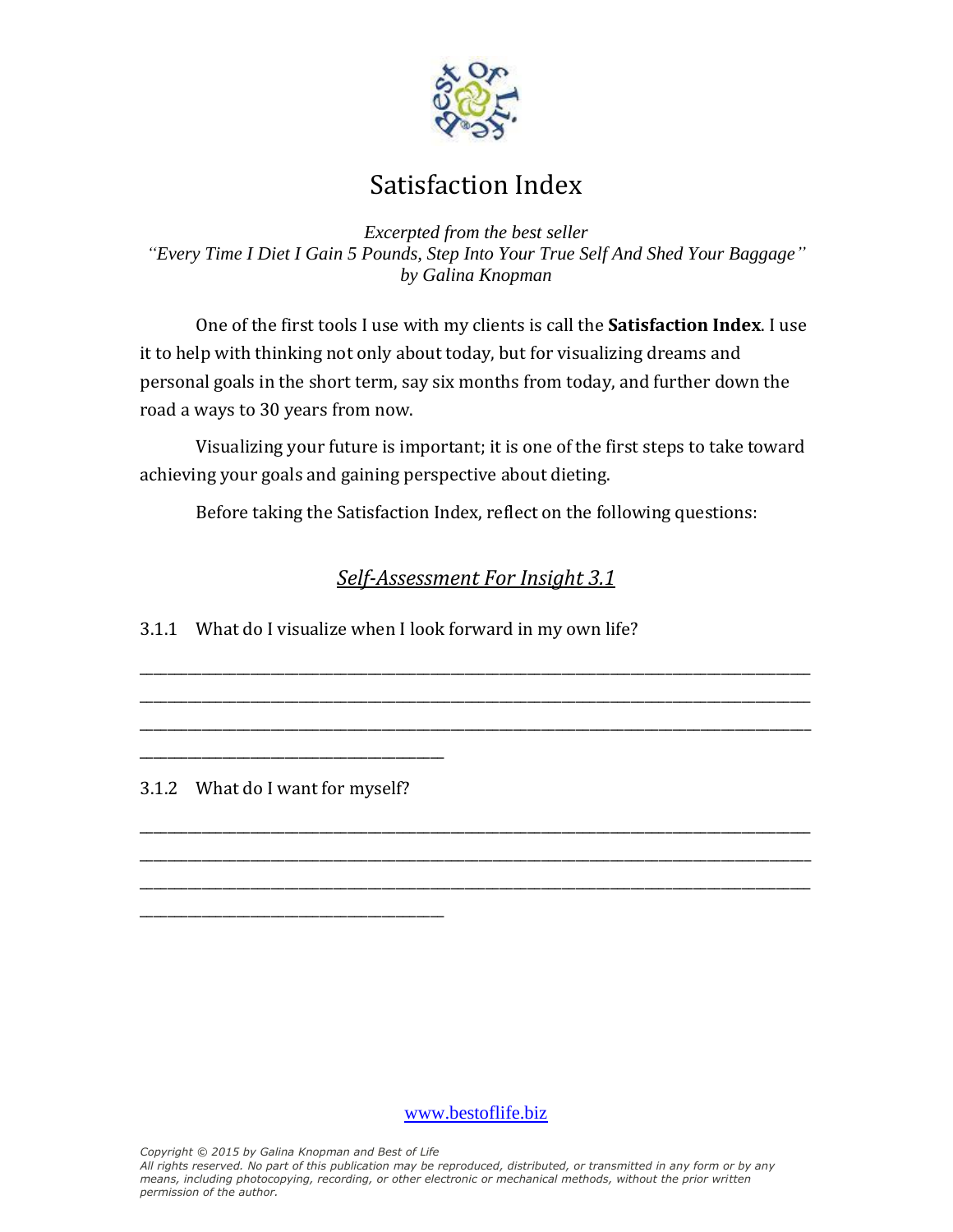

3.1.3 When I reflect on what got me to where I am today, what role did my dreams play?

\_\_\_\_\_\_\_\_\_\_\_\_\_\_\_\_\_\_\_\_\_\_\_\_\_\_\_\_\_\_\_\_\_\_\_\_\_\_\_\_\_\_\_\_\_\_\_\_\_\_\_\_\_\_\_\_\_\_\_\_\_\_\_\_\_\_\_\_\_\_\_\_\_\_\_\_\_\_\_\_\_\_\_\_\_\_\_\_\_\_\_\_\_\_\_\_\_ \_\_\_\_\_\_\_\_\_\_\_\_\_\_\_\_\_\_\_\_\_\_\_\_\_\_\_\_\_\_\_\_\_\_\_\_\_\_\_\_\_\_\_\_\_\_\_\_\_\_\_\_\_\_\_\_\_\_\_\_\_\_\_\_\_\_\_\_\_\_\_\_\_\_\_\_\_\_\_\_\_\_\_\_\_\_\_\_\_\_\_\_\_\_\_\_\_ \_\_\_\_\_\_\_\_\_\_\_\_\_\_\_\_\_\_\_\_\_\_\_\_\_\_\_\_\_\_\_\_\_\_\_\_\_\_\_\_\_\_\_\_\_\_\_\_\_\_\_\_\_\_\_\_\_\_\_\_\_\_\_\_\_\_\_\_\_\_\_\_\_\_\_\_\_\_\_\_\_\_\_\_\_\_\_\_\_\_\_\_\_\_\_\_\_

\_\_\_\_\_\_\_\_\_\_\_\_\_\_\_\_\_\_\_\_\_\_\_\_\_\_\_\_\_\_\_\_\_\_\_\_\_\_\_\_\_\_\_\_\_\_\_\_\_\_\_\_\_\_\_\_\_\_\_\_\_\_\_\_\_\_\_\_\_\_\_\_\_\_\_\_\_\_\_\_\_\_\_\_\_\_\_\_\_\_\_\_\_\_\_\_\_ \_\_\_\_\_\_\_\_\_\_\_\_\_\_\_\_\_\_\_\_\_\_\_\_\_\_\_\_\_\_\_\_\_\_\_\_\_\_\_\_\_\_\_\_\_\_\_\_\_\_\_\_\_\_\_\_\_\_\_\_\_\_\_\_\_\_\_\_\_\_\_\_\_\_\_\_\_\_\_\_\_\_\_\_\_\_\_\_\_\_\_\_\_\_\_\_\_ \_\_\_\_\_\_\_\_\_\_\_\_\_\_\_\_\_\_\_\_\_\_\_\_\_\_\_\_\_\_\_\_\_\_\_\_\_\_\_\_\_\_\_\_\_\_\_\_\_\_\_\_\_\_\_\_\_\_\_\_\_\_\_\_\_\_\_\_\_\_\_\_\_\_\_\_\_\_\_\_\_\_\_\_\_\_\_\_\_\_\_\_\_\_\_\_\_

3.1.4 What happened to those dreams?

\_\_\_\_\_\_\_\_\_\_\_\_\_\_\_\_\_\_\_\_\_\_\_\_\_\_\_\_\_\_\_\_\_\_\_\_\_\_\_\_\_\_\_\_

\_\_\_\_\_\_\_\_\_\_\_\_\_\_\_\_\_\_\_\_\_\_\_\_\_\_\_\_\_\_\_\_\_\_\_\_\_\_\_\_\_\_\_\_

It's time to start dreaming again. This time, use the **Satisfaction Index** and the whole VPS method to help you think through how to make those dreams happen.

.............................

The **Satisfaction Index** provides a scale for defining where you see yourself right now, and then directs your view forward, gaining perspective as you look, to how you would like to feel about yourself in the short- and long-term future. It's a wonderful tool to help you to move from perhaps a feeling of powerlessness about your future to being able to hold your future in your hands, changing the question from "How do I lose weight?" to "How do I achieve my personal life goals?" of which losing weight may be only one aspect.

Circle the number on to indicate your answers, or write them down in your journal. Use the scale of 1 to 10, with 1 being totally dissatisfied and 10 being totally satisfied.

[www.bestoflife.biz](http://www.bestoflife.biz/)

*Copyright © 2015 by Galina Knopman and Best of Life*

*All rights reserved. No part of this publication may be reproduced, distributed, or transmitted in any form or by any means, including photocopying, recording, or other electronic or mechanical methods, without the prior written permission of the author.*